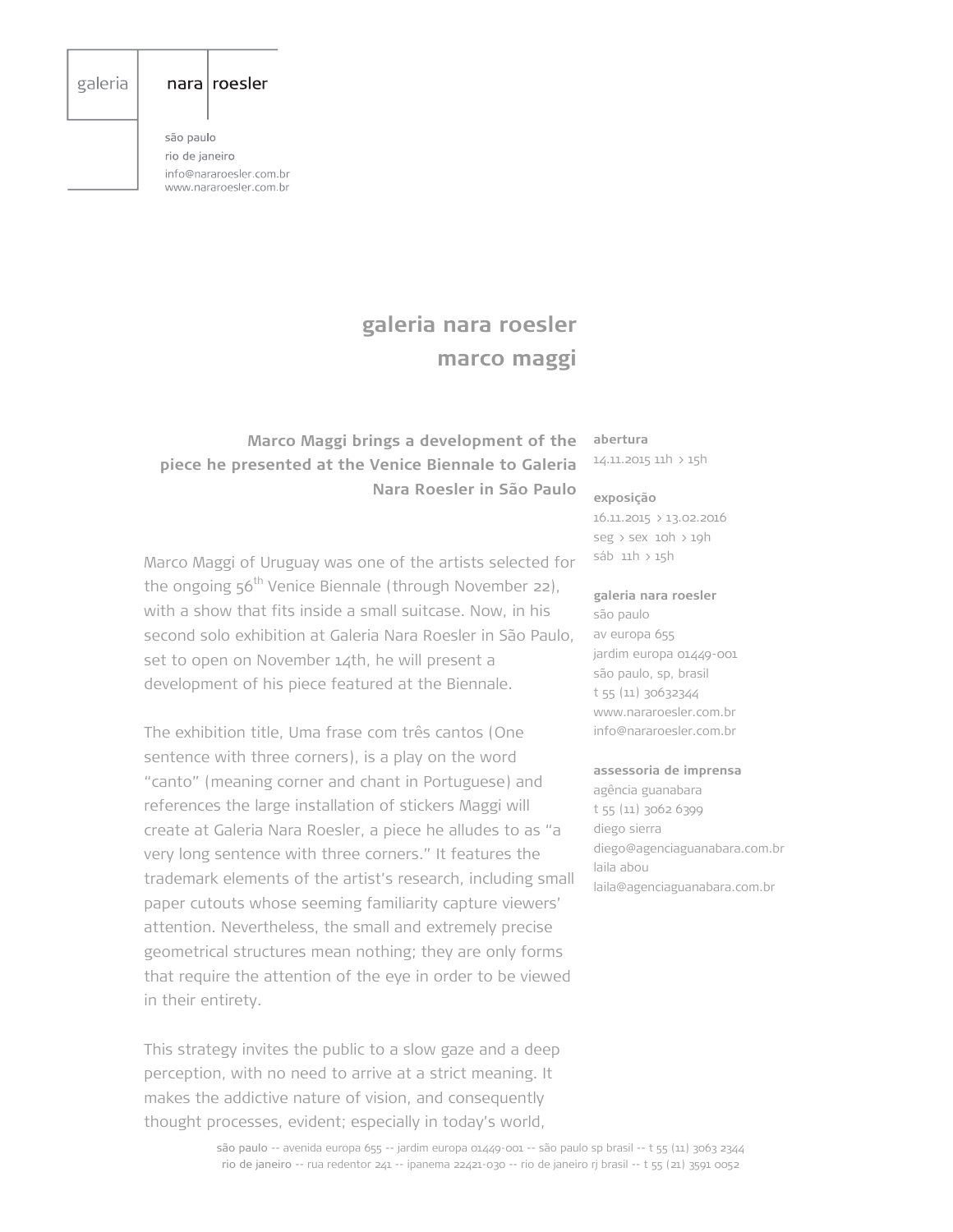where human beings are bombarded by a staggering amount of information they can hardly process. In the words of Maggi, "Everyday we are doomed to know more and understand less."

The conceptualism of the representation shown in Venice, entirely black and white, is enhanced by the addition of primary colors, another staple of the artist's output. The exhibition is composed of several black and white panels of variable dimensions, which contain selected snippets, cut in primary colors—blue, red, and yellow. When joined with black and white, they comprise the most basic color range, and when combined, they form every other color. Black and white cutouts are applied in contrast with the background at times, and in monochrome at others. This generates different volumes and shapes that resemble plans for imaginary cities or codes for signals that are beyond comprehension, and yet lures viewers into deciphering them.

Besides the paintings, Maggi creates an installation with these small markers and signals, in white as well as in primary colors, produced directly on the wall. Stacking Quotes, a recurrent piece in Maggi's shows, is also featured here. It comprises a set of seven notebooks with small markers and signals in primary colors jutting out from between their pages, stacked on top of each other.

The installations made from pencils, attached perpendicularly to the wall by a rope pinned to the wall in an arched position, are represented in the show with a version containing 12 pencils, eight of them white, one red, one yellow, one blue and one black.

Dangling from the ceiling in the middle of the gallery is a 5 meter-tall staircase built from white Fanfold paper, in the form of a rope staircase. A few of the stair's "steps" are black or made of primary colors. The intention is to have the larger structure of the staircase disappear from a distance, so that the colored steps appear to float. Once again, a sense of disagreement invites viewers to decrease the distance between themselves and the work in order to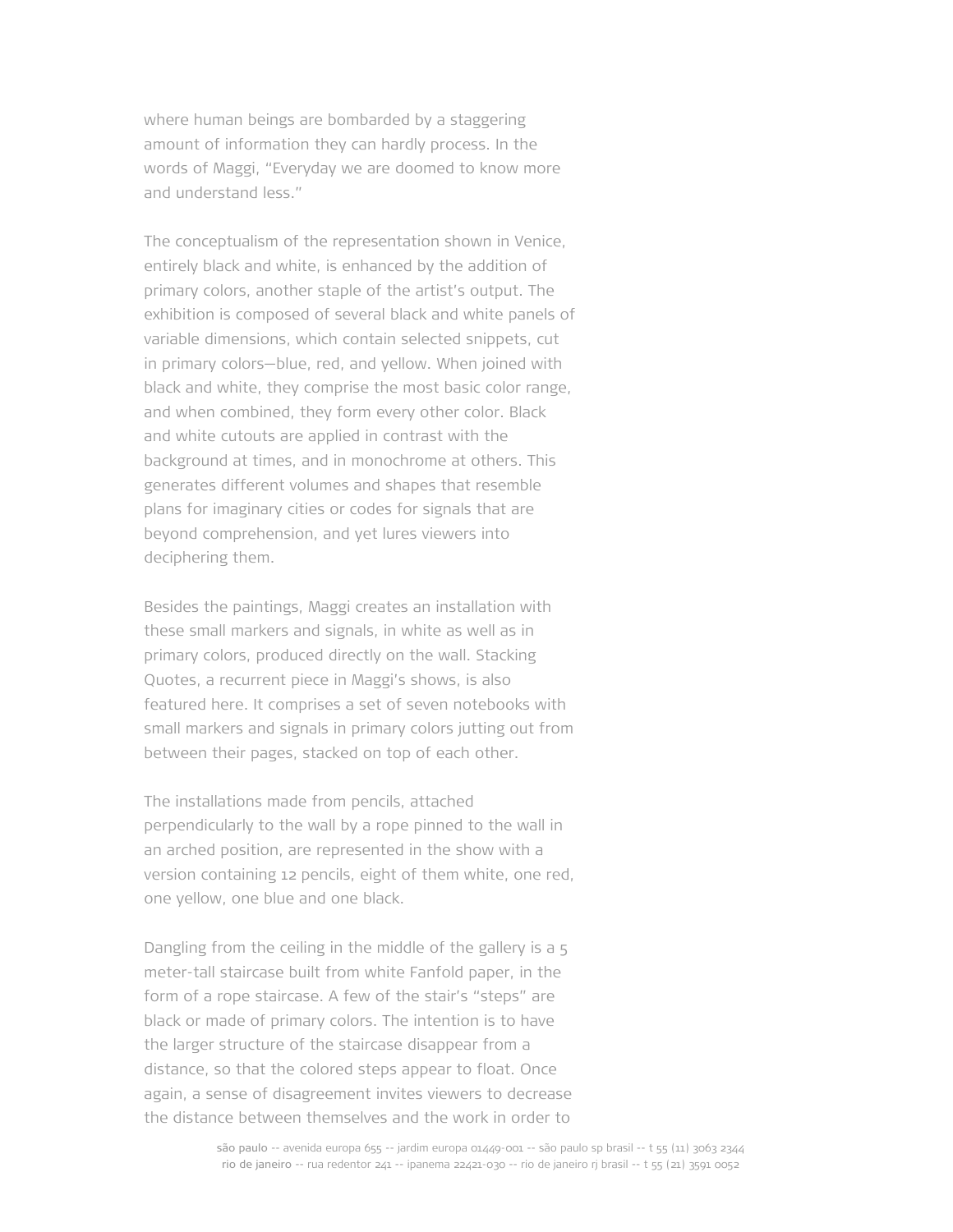gain a better grasp of what they are seeing.

As Masp's art director Adriano Pedrosa wrote in 2009, "The game Maggi proposes to us is full of big concealments and strategic revelations. One must take the time to look. (...) It is a silent, delicate, and slow game. Thus, we find a subtle political bent here, albeit masked by the beauty and the allure of the artwork. The slowing down is antimodern, antiprogressive, anticapitalist, antiurban and antiglobalization. (...) This feature of resistance is precisely why art becomes so fundamental to our daily lives."

# **About the artist**

Marco Maggi was born in Montevideo, Uruguay in 1957. He lives and works in New York and Montevideo. His use of paper and the intimate character of his pieces are two staples of his work. Since rising to prominence, in the 1990s, he has encouraged his audience to slow down from their daily pace in order to watch intently and delve deep into his work, the life that surrounds them, and the society they live in. Monochrome Undone, Space! (Sayago & Pardon, Tustin, EUA); Flow, just flow (Joel and Lila Harnett Museum of Art, Richmond, EUA, 2013); MoCA's permanent collection: selection of recent acquisitions (Museum of Contemporary Art, Los Angeles, EUA, 2013), are some of the recent group exhibitions in which he participated.

He is featuring at the ongoing 56th Venice Biennale, and has also exhibited at the Cuenca Biennial, in Ecuador (2011); 17th Guatemala Biennial (2010);  $8<sup>th</sup>$  Havana Biennial, Cuba (2003) and  $25<sup>th</sup>$  São Paulo Biennial (2002). Recent solo shows include: Into Whiter Space, Abstraction in Action, Sayago Pardon Collection, Los Angeles, California (2015); Unfolding Marco Maggi, Josée Bienvenu Gallery, New York, USA (2015); Déplier, Xippas, Paris, France (2015); Color files (MOLAA Museum of Latin American Art, Long Beach, EUA, 2013); and Desinformação funcional — desenhos em português (Instituto Tomie Ohtake, São Paulo, Brazil, 2012).